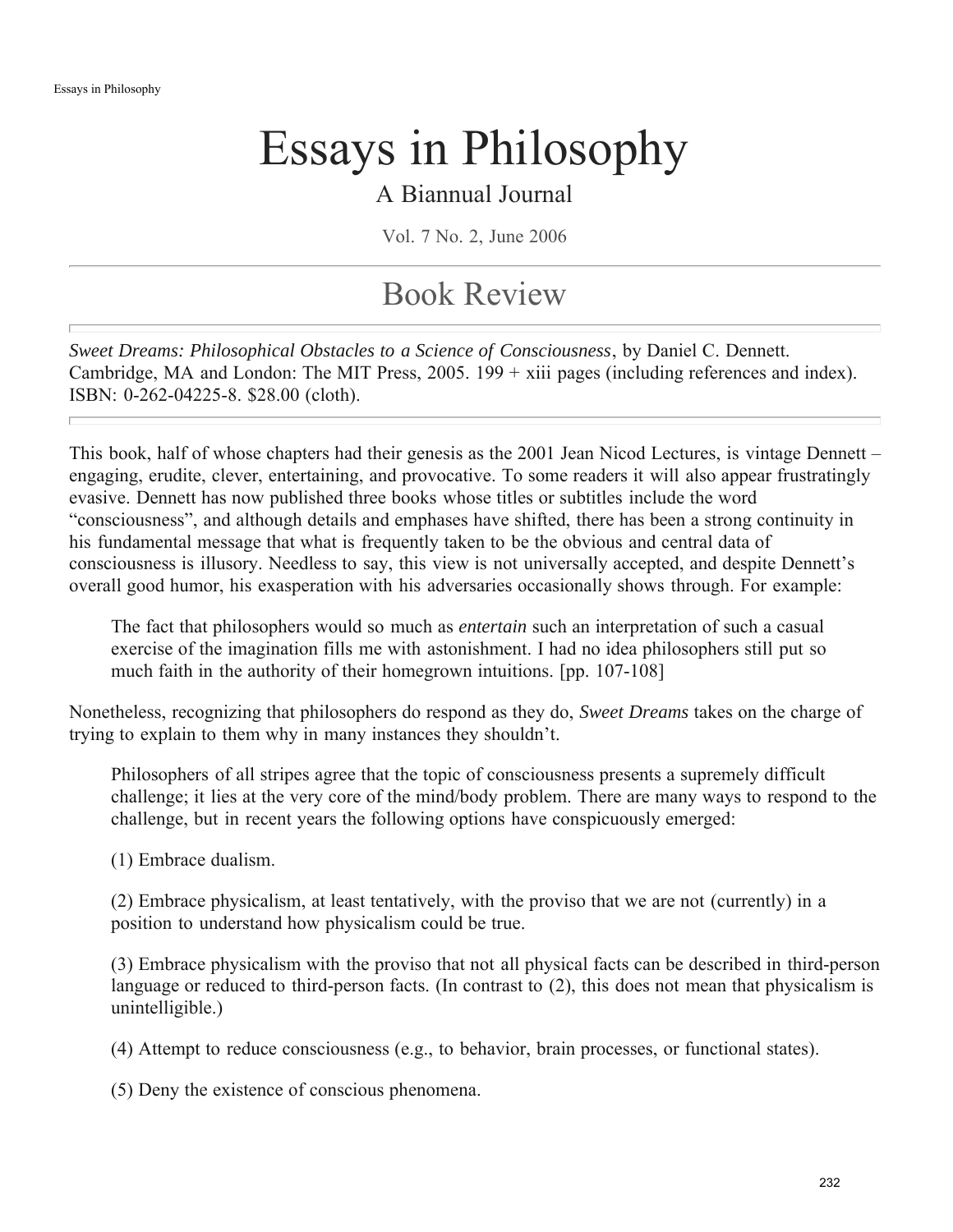Dennett, as I read him, opts for a combination of (4) and (5), although he would certainly not endorse (5) as a component of his position. On the contrary, he vigorously resists any such characterization ("I don't maintain, of course, that human consciousness doesn't exist . . ." [p. 71]). In order to assess this, a key question must be addressed: What, if anything, is left unaccounted for after option (4) has been carried out? An examination of Dennett's argument will repeatedly lead back to this issue.

A scientific study of the mind, Dennett insists, must adhere scrupulously to a third-person, objective method of investigation ("heterophenomenology", introduced in Chapter 2). This method can be used by any investigators (human, Martian, or whatever) who are (a) capable of data collection, and (b) equipped to adopt the "Intentional stance" – i.e., capable of attributing beliefs, judgments, and other Intentional states to things whose behavior they seek to explain. Dennett describes his method as

the *neutral* path leading from objective physical science and its insistence on the thirdperson point of view, to a method of phenomenological description that **can (in principle) do justice to the most private and ineffable subjective experiences**, while never abandoning the methodological principles of science. [p. 36, bold emphasis added]

Applied to the study of human consciousness, heterophenomenologists begin by (i) cataloguing a person's utterances and marks (e.g., writings and drawings); (ii) interpreting those behaviors via the Intentional stance as verbal judgments which express (iii) the individual's beliefs about his conscious experiences. This yields a description of the subject's "heterophenomenological world". At this point, however, a chorus of resistance may object that those three steps would deliver exactly the same heterophenomenological worlds for both a conscious person and his zombie twin. The complaint, in other words, is that *conscious experience itself* has been left out of the picture. But this is the very move that Dennett wants to disallow:

People undoubtedly do believe that they have mental images, pains, perceptual experiences, and all the rest, and *these facts* – the facts about what people believe, and report when they express their beliefs – are phenomena any scientific theory of the mind must account for. [pp. 38-39]

This assertion rests squarely on the methodological point that beliefs are accessible to third-party investigators, whereas experiences are not. But Dennett does not conclude that there's something real that scientific investigation simply can't discover or describe – something that I have and a zombie lacks – for he thinks that there is no difference at all between me and my zombie twin. The two of us have the same beliefs, and searching for anything further produces only chimeras:

Moving from the third-person to the first-person point of view is just asking for trouble; you get no data not already available to all the rest of us from the third-person point of view, and you risk sending yourself off on wild goose chases trying to pin down conscious experiences that you only think you're having. [pp. 49-40]

The most natural reading of this claim, it seems to me, is that consciousness is nothing over and above *beliefs about* consciousness (beliefs, not experiences, are available to third-person viewpoints, and they contain all the existing "data"). Here the strongly behavioristic orientation of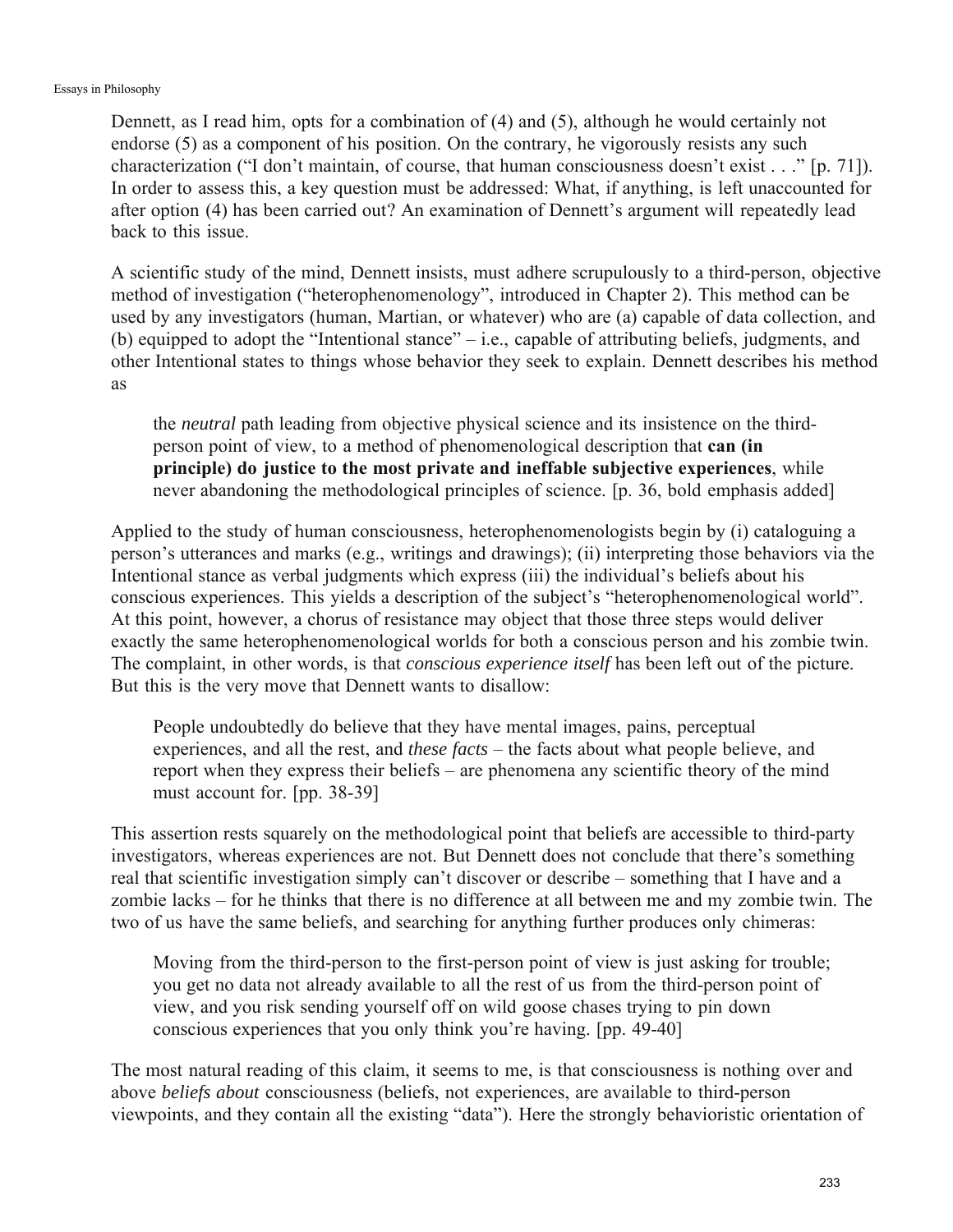Dennett's position emerges, yet it masks the radical nature of his theory because it permits him to sound like everyone else in making attributions of consciousness. However, given the substitution of beliefs for experiences (or rather the reduction of the latter to the former), it is difficult to resist the conclusion that Dennett's treatment of conscious experience ultimately rests on its denial, and accordingly does not at all "do justice to the most private and ineffable subjective experiences". In fact, there's even less here than meets the eye, since for Dennett, *beliefs* about consciousness do not really exist in an organism either; rather, they emerge from an application of the Intentional stance – a heuristic, instrumental device that is useful for predicting an organism's behavior but not descriptive of its internal makeup.

Attempts to counter heterophenomenology's deliverances by appeals to first-person subjective experience are old hat to Dennett, and a primary aim of *Sweet Dreams* is to show what is wrong with them. Consciousness, Dennett contends, is less than it seems to be (Chapter 3 likens the "illusions" of consciousness to the illusions of stage magic tricks). His basic strategy is to argue that philosophers' efforts to identify something in consciousness other than *judgments* or *beliefs* about conscious experience are riddled with insoluble difficulties. A cornerstone of the argument is the notorious issue of qualia, which constitute the subject matter of Chapters 4 and 5. Here is Dennett's introduction:

[T]here are, however, some events that occur in my brain that I do know about, as soon as they occur: my subjective experiences themselves. And these subjective experiences, tradition tells us, have "intrinsic qualities" – qualia, in the jargon of philosophers – that I not only do have access to, but that are inaccessible to *objective* investigation. This idea has persisted for centuries, in spite of its incoherence . . . . [p. 78]

Although this passage seems to countenance subjective experiences while rejecting some of their alleged properties, it must be remembered that what heterophenomenology really countenances is not experiences themselves, but subjects' *beliefs* about experiences. In any case, in reply to the ageold view that experiences possess intrinsic subjective features or qualia, Dennett complains that the term "qualia" has never been adequately defined, and that philosophers really don't know what they are talking about when they use it. Although qualia are commonly referred to as the phenomenal characteristics of experience, this doesn't help unless a definition of "phenomenal" can be provided.

But why are dictionary definitions mandatory? Can't an adequate notion of qualia be captured ostensively, e.g. by demonstrative references to such properties as the subjective yellow one experiences when seeing a lemon or having an after-image? Many philosophers have thought so, but Dennett disagrees. One of his major counterarguments involves problems that he thinks arise from *changes* in (putative) qualia. For example he discusses [pp. 82-91] an experiment in which subjects are shown two rapidly alternating photos of a kitchen, the only difference being that one of the pictures depicts a cabinet door that is brown rather than white. Interestingly, subjects typically require considerable time to notice the difference between the otherwise identical pictures. Once they succeed, the question posed to them by Dennett is whether their qualia changed prior to their noticing the difference (observe that this is actually a question about subjects' *memories* of qualia). There are three possible answers  $-(A)$  "Yes"; (B) "No; (C) "I don't know" – all of which are intended to be embarrassing to qualophiles. (A) is problematic because it undermines subjects' presumptive authority about their own qualia. (C) is dismissed because it relegates qualia to "the curious position of being beyond the horizon of both third-person objective science and first-person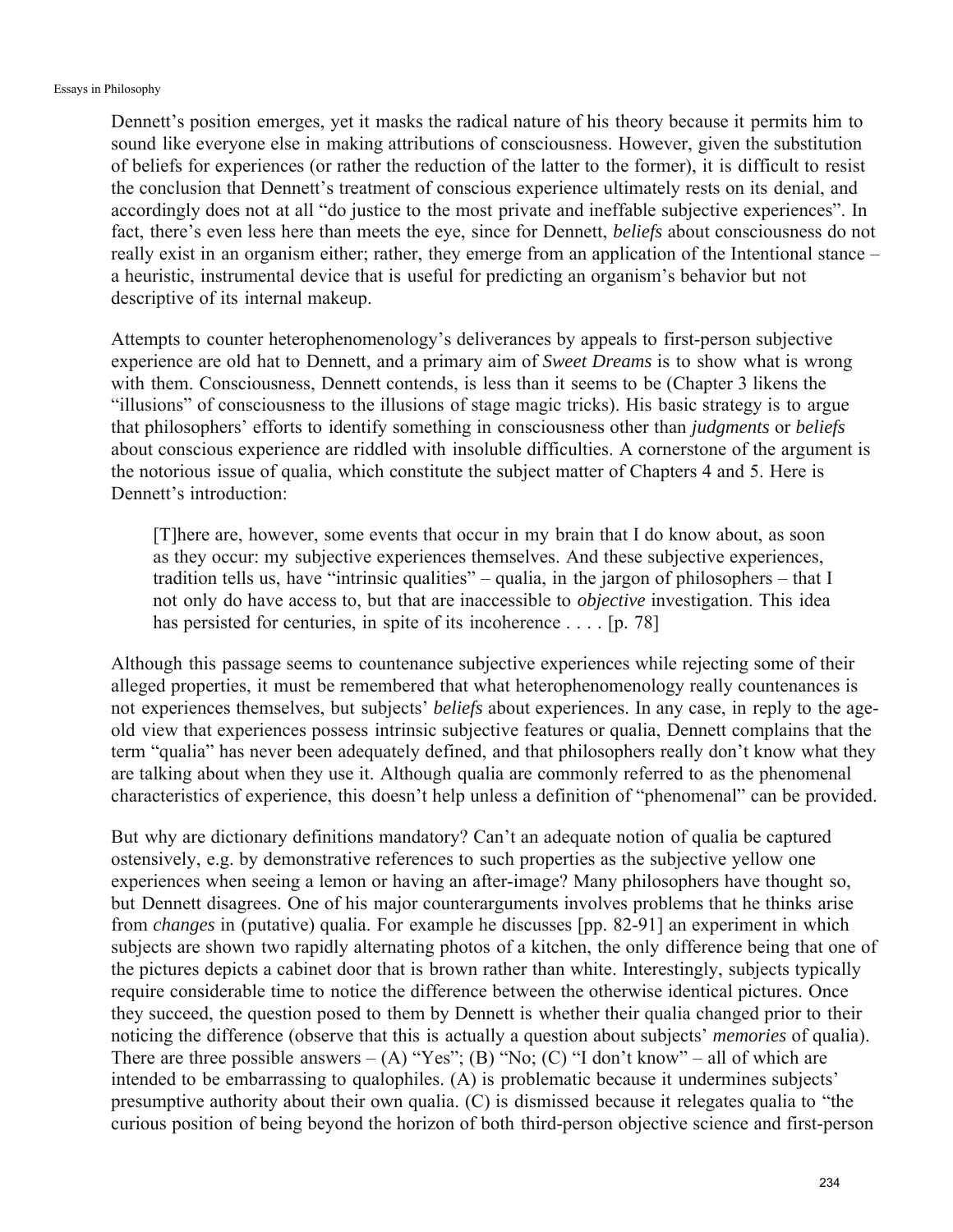```
subjective experience" [p. 86]. And answer (B)
```
threatens to trivialize qualia as just logically *constituted* by your judgments or noticings, an abandonment of the other canonical requirement for qualia: that they be "intrinsic properties. [p. 86]

But although this response to answer (B) is congenial to Dennett's reduction of conscious experiences to judgments, it seems vastly overstated. Why should I not say that I failed to notice the qualia shift because for awhile my visual experiences caused by the two pictures were the same? The suggestion here is not that qualia are "constituted by" judgments, but rather that they provide the *basis for* those judgments, and this is not intended as a hypothesis, but rather as a description of my experience. And to Dennett's question "Why would a zombie's judgment be any less authoritative than yours?", the answer is that it would *not* be any less authoritative to a heterophenomenologist. But that in a nutshell is just what is wrong with heterophenomenology. Later on I will argue that, contrary to what Dennett seems to suppose, abandoning his methodology does not entail abandoning science.

Any book that takes on qualia can be expected to confront Frank Jackson's famous example of Mary the Color Scientist, and Chapter 5 of *Sweet Dreams* takes careful aim at it. Aficionados will remember Mary as a brilliant neuroscientist who knows everything about the neurophysiology of vision, and who also knows everything physical that takes place when people see blue skies, red tomatoes, etc. For unspecified reasons Mary has been confined all her life to a monochromatic environment, gaining her knowledge through a black-and-white television monitor (perhaps she is also permitted read books, albeit none containing colored plates). Jackson maintains that, despite her mastery of all "physical information", Mary will learn something new when she is released from her prison and sees colored objects for the first time. He concludes that physicalism is false, since Mary's new knowledge was not captured by the physical information that she possessed prior to gaining her freedom.

Dennett's rejoinder to this begins by reprinting (from his earlier book *Consciousness Explained*) a retelling of the Mary story. In Dennett's variant version, experimenters try to trick Mary by displaying a bright blue banana for her very first color experience. Mary immediately replies that she can see through the deception; she knows that bananas are yellow, not blue. This, Dennett continues, amazes her captors, but as Mary explains, due to her omniscience concerning all things physical,

I already knew exactly what *thoughts* I would have . . . . I realize it is *hard for you to imagine* that I could know so much about my reactive dispositions that the way blue affected me came as no surprise. [p. 105]

Although Dennett regards his version of the tale as incompatible with Jackson's ("two little fantasies pulling in opposition directions"), there's no reason to accept that claim, for Mary's antecedent knowledge of how she would respond verbally (or through other behavior) to a colored object is arguably independent of her knowing what it would be like to experience that color. Dennett, however, explicitly denies any such distinction:

I was saying that Mary had figured out, using her vast knowledge of color science,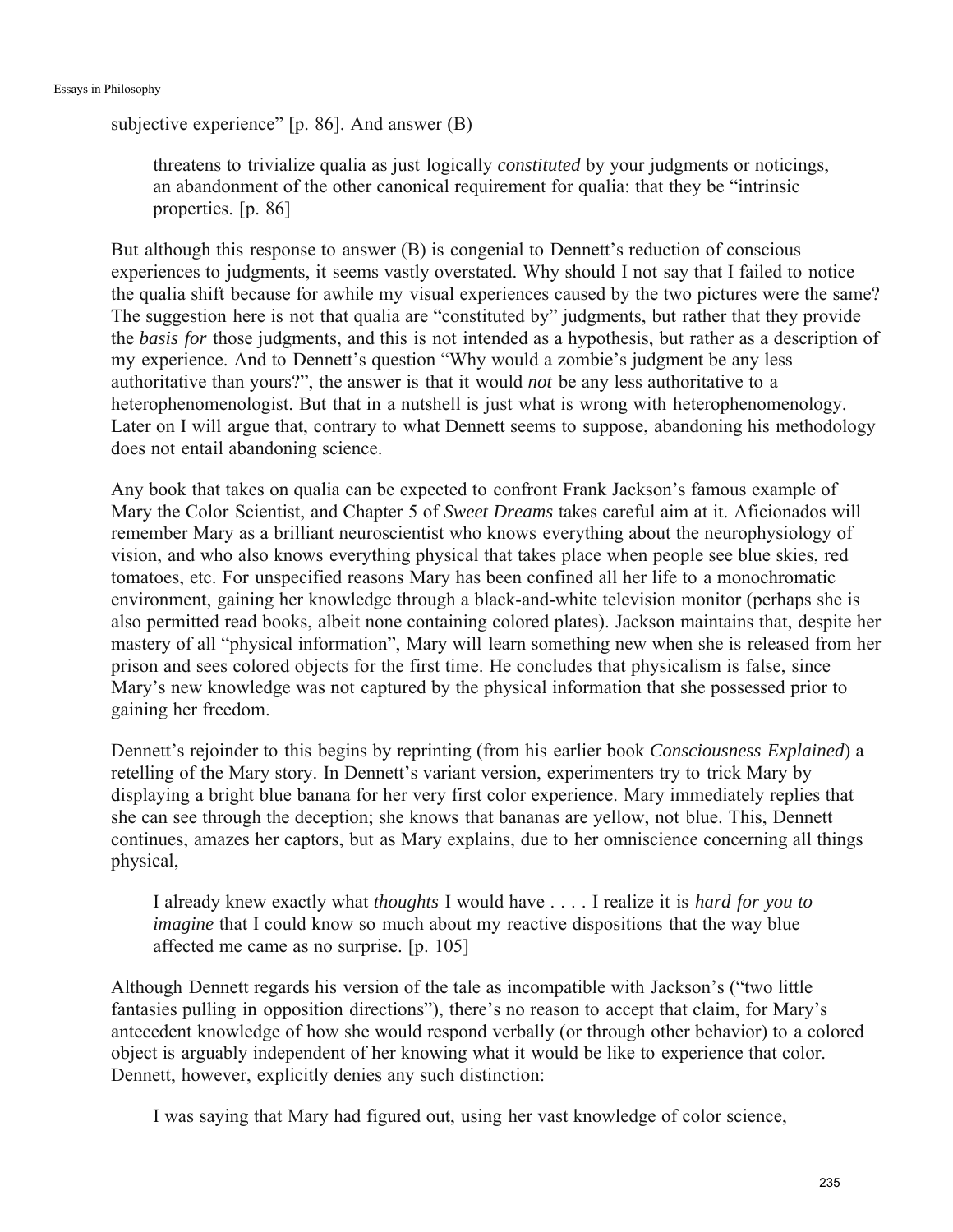exactly what it would be like for her to see something red, something yellow, something blue in advance of those experiences. [p. 106; see also footnote #3 on that page]

Well, yes, she had figured it out *if there's nothing more to experiences than judgments and reactive dispositions*. But that's exactly the point at issue. In any case, Dennett clearly realizes that his skeptical audience will not yet be won over, and the remainder of the chapter abounds with further examples. Here I will consider just two more of them.

In the first, "Swamp Mary" is introduced. She is like the original Mary, but just prior to her release from the monochromatic room, a

bolt of lightning puts Swamp Mary's brain into the dispositional state, the competence state, that an experience of a red rose *would have put her brain into* had such an experience (hallucinatory or not) occurred. [p. 121]

Accordingly, Swamp Mary registers no surprise when she undergoes her first experience of red. Dennett has little use for this scenario per se, but he improves it by replacing the bolt of lightning with

good hard work: Mary puts all her scientific knowledge of color to use and *figures out* exactly what it is like to see red (and green, and blue) and hence is not the least bit surprised when she sees her first rose. [p. 122]

Since some qualophiles cited by Dennett have framed Jackson's example in terms of Mary's being "surprised" by her first color experience, it's perfectly fair for Dennett to play that game as well. However, this strikes me as a distraction. What kind of "surprise" is being envisaged? Mary must have known that normal percipients (claim to) experience qualia, so the fact that she encountered a color quale – her very first – in a normal environment would not at all be unexpected. Furthermore, there's no reason to doubt that she would correctly identify a red rose, based on her prior knowledge of the reactive dispositions that would be induced in her upon seeing one. In short, one does not have to grant Dennett's reduction of experiences to judgments in order to accept his conclusion that in several important senses, hard-working Mary (or Swamp Mary) would fail to be surprised by what she encountered in her new visual environment. But this concession does not show that, while previously ensconced in their monochromatic rooms, either Mary or Swamp Mary knew what it is like to experience red. What they subsequently learned is that the experience is like *this* (where *this* is being used demonstratively to refer to my color experience as I look at a red tomato). Whether or not such knowledge is "surprising", the important point is that it cannot be captured in third-person, heterophenomenological terms. Dennett's standard retort is that this claim cannot be proven, although in one passage he evinces a slightly conciliatory attitude:

[A]re we really so sure that what it is like to see red or blue can't be conveyed to one who has never seen colors in a few million or billion words? What is it about the experience of red, or blue, that makes this task impossible? [p. 115]

The second question here makes plain that the first is not merely rhetorical, and I will come back to both of them shortly.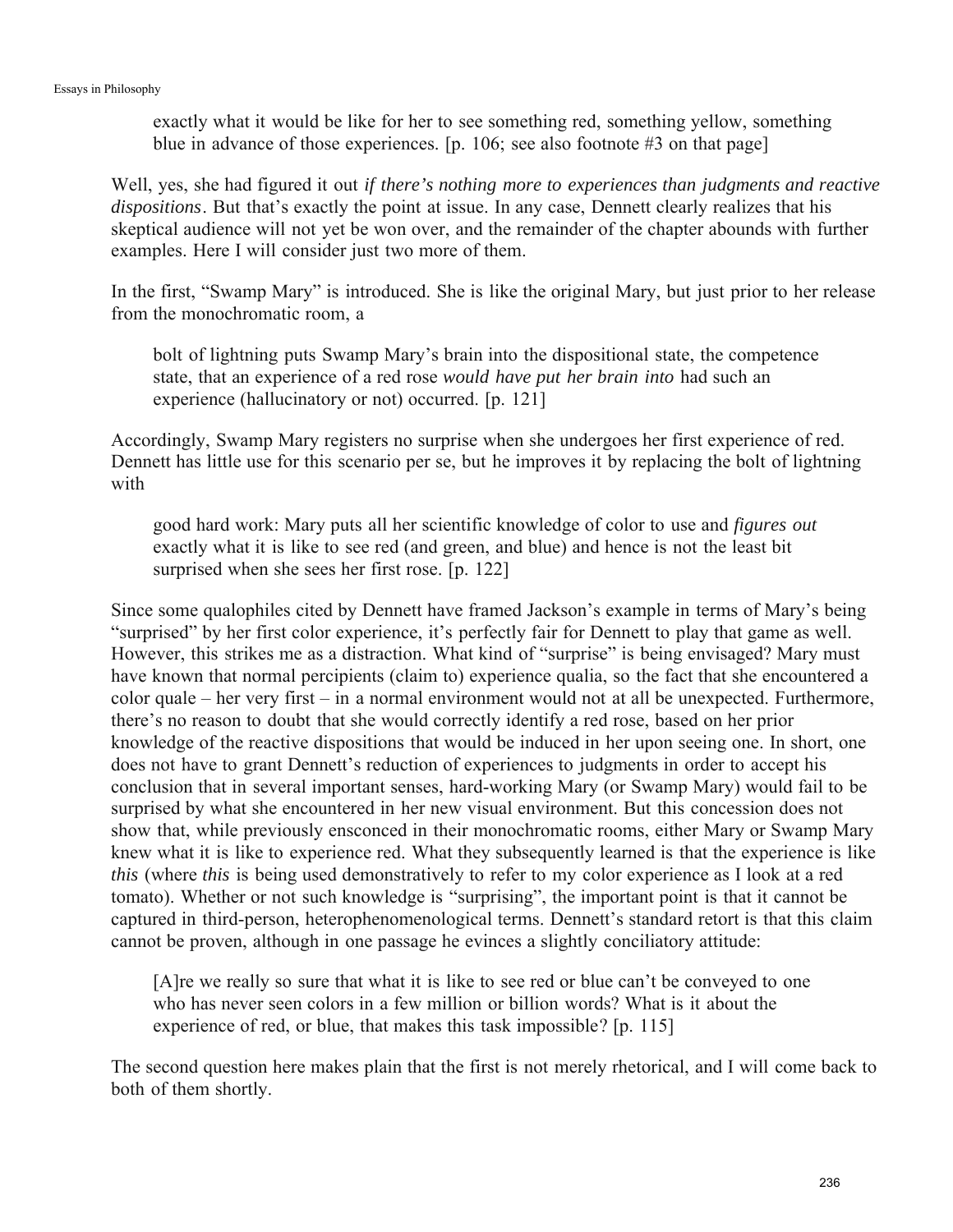Dennett's final foray into the Mary thicket introduces RoboMary, a computer analogue of "her" human counterpart. In the first phase of this scenario, RoboMary is outfitted with monochromatic vision (e.g., black-and-white TV cameras), and allowed to roam around freely. However, drawing from her vast compendium of knowledge, RoboMary manages to reprogram herself to "colorize" her black-and-white input, thereby putting herself into exactly the same states that other such robots, equipped with color vision, go into straightforwardly. Thus, if RoboMary's monochromatic inputs were later replaced by color cameras, she would notice no change. In order to meet the objection that RoboMary has illicitly created self-induced color experiences (prohibited by Jackson's ground rules), Dennett replaces her with "Locked RoboMary" whose tamper-proof (!) filtering software prevents her from creating any self-induced color experiences. But this doesn't prevent the ingenious Locked RoboMary from using some of her considerable spare memory capacity to build an internal model of herself sans the filtering device; she can do this in part by studying her unlocked robotic counterparts. And after minutely studying the total response state of her model when it looks at a red tomato, Locked RoboMary programs herself to go directly into that state. Dennett writes:

But now she can know just what it is like to see a red tomato, because she has managed to put herself into just such a dispositional state – this is of course the hard-work analogue of the miraculous feat wrought by the Cosmic Accident of the lightning bolt in the case of Swamp Mary. [p. 128]

To be sure, Locked RoboMary provides a vivid illustration of Dennett's central thesis that there's nothing to phenomenal states beyond judgments or reactive dispositions. But this hardly settles the issue, since the thesis itself remains highly contentious.

As has already been noted, Dennett's reductionist position derives directly from his heterophenomenological method, an important tenet of which is that everything worthy of acceptance in a study of consciousness must be observable by third parties and expressible in thirdperson descriptions. He apparently thinks that an abandonment of that principle leads to some sort of dualism:

It is a mistake to inflate practical indescribability into something metaphysically more portentous, and I have been urging people to abandon this brute hunch, tempting though it may be. [p. 111]

Among the many philosophers who might be accused of having such a "brute hunch" there has been a division of opinion over the reason why first person experience cannot be captured in third-person descriptions. Some think it is a matter of principle; others regard it as a practical limitation that may in time be overcome. But it is not necessary to settle that disagreement in order to address Dennett's worry that the hunch leads to metaphysical excess. First, it should not seem surprising that each individual subject has access to his or her own experience in a way that no one else does, for each of us is an intact physical system with integrated physical components. Given the relationship between my senses, brain, and central nervous system, my experiences result from a particular set of integrated causal processes, just as everyone else's do. Moreover, since each person is a unique configuration of such causal processes, the experiences arising from (supervening upon) each system could well have aspects or qualities that are available *only* from the perspective of the organism consisting of that causal configuration. Consequently, those qualities might be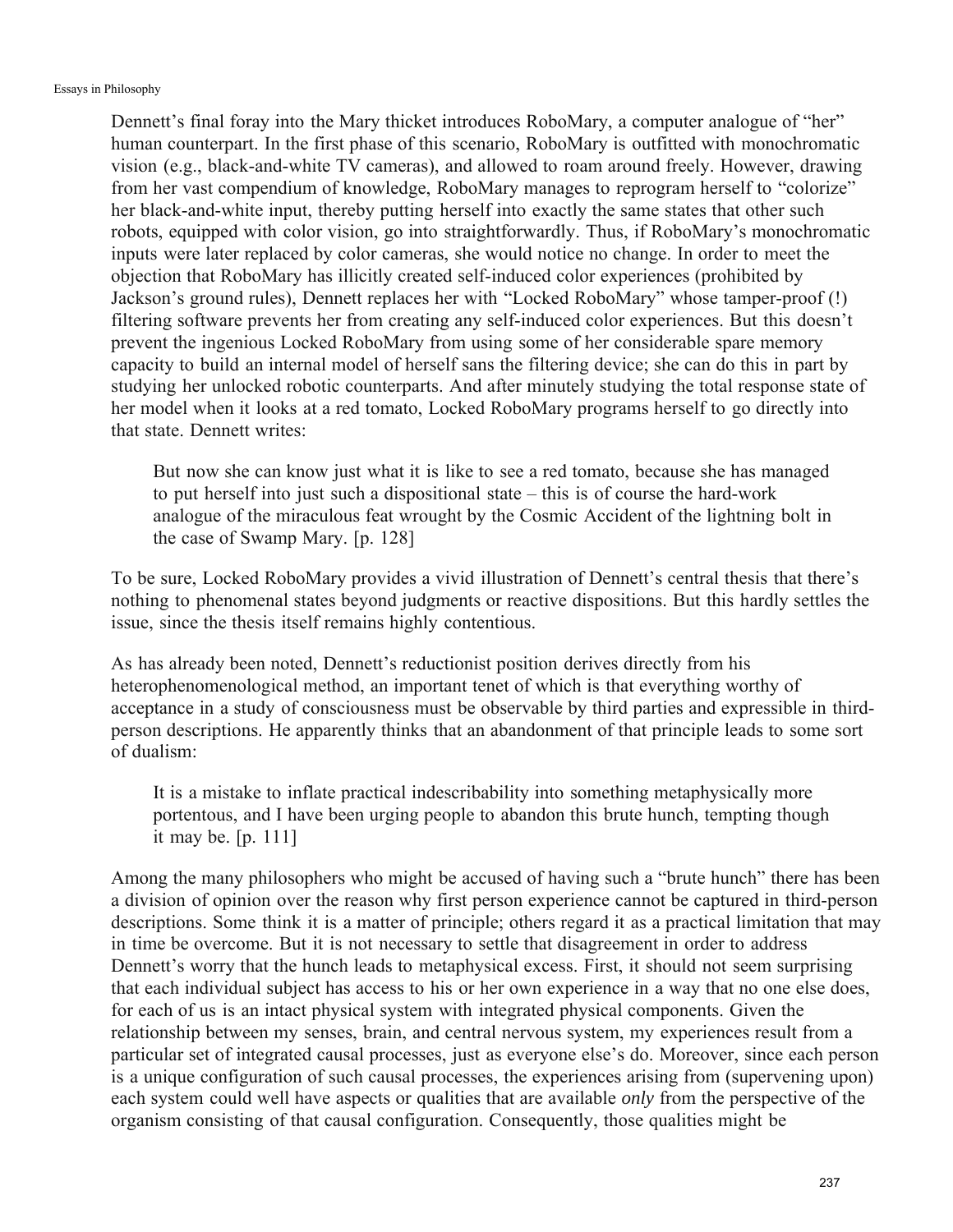indescribable in third-person language, but this fact would itself be so describable, and a thirdperson physicalist science of consciousness could offer an account of why this is the case (in fact, a primitive sketch has just been provided). Dennett laments that a large number of philosophers have believed there to be some sort of gap between the subjective and the objective, and he is entirely right to reject an adjudication of this issue via undefended intuitions and votes. The point to insist on here, however, is that a subjective/objective gap need not imply anything metaphysically extravagant; in fact, it may be congruent with physicalism, and it is not tantamount to a "firstperson science" which Dennett rightly disparages. This conclusion is a fairly familiar alternative to Dennett's, and it amounts to adopting what I called option (3) at the beginning of this review. One careful and persuasive case for it may be found in John Perry's recent book *Knowledge Possibility, and Consciousness* (my review of which appeared in Vol. 4, No. 2 of this journal: Review of Perry).

In Chapter 6 (which originally appeared as an overview of neuroscientific papers on consciousness, published in *Cognition*), Dennett turns to a discussion of what goes on in the conscious brain. As a metaphorical introduction he proposes that consciousness is like "fame" or "clout": Various neural structures compete for control of the body, and consciousness *consists in* the emergence of victorious "attention-grabbers" that produce some lasting effects. Underlying this functionalistic characterization of consciousness are solid empirical questions about how neural structures account for "the cognitive competence that we associate with consciousness" [p. 136], and Dennett provides brief but useful descriptions of a number of recent proposals. When all this is said and done, however, the old question resurfaces: Where in all that does one find first-person, phenomenal experiences or qualia? Dennett quotes with approval from a paper by S. Dehaene and L. Naccache who write that philosophers' belief in qualia may stem from the fact that

the flux of neuronal workspace states associated with a perceptual experience is vastly beyond accurate verbal description or long-term memory storage . . . Thus the contents of perceptual awareness are complex, dynamic, multi-faceted neural states that cannot be memorized or transmitted to others in their entirety. [p. 151]

To this Dennett adds that philosophers may choose to call the incommunicable remainder "qualia", but in that case qualia "are just more of the same, dispositional properties that have not yet been entered in the catalog" [p. 152]. And to qualophiles who will surely reject this reduction, he offers his familiar retort that no reason has been given to believe that any further irreducible phenomenal properties exist.

The book's penultimate chapter elaborates on the idea that consciousness is analogous to "fame", insofar as events in the brain don't become conscious unless they acquire some staying power. Perhaps the clearest illustration of such lasting events is the case of memory, which Dennett considers most essential to consciousness:

[Our] capacity to relive or rekindle contentful events is the most important feature of consciousness – indeed, as close to a defining feature of consciousness as we will ever find..." [p. 171]

Although Dennett acknowledges the existence of Proustian episodic memory, it turns out once again that the only thing really being acknowledged is what succumbs to a functionalistic analysis. Phenomenal consciousness – the "what-it-is-like-to-be" aspect of experience – is dismissed. Simply